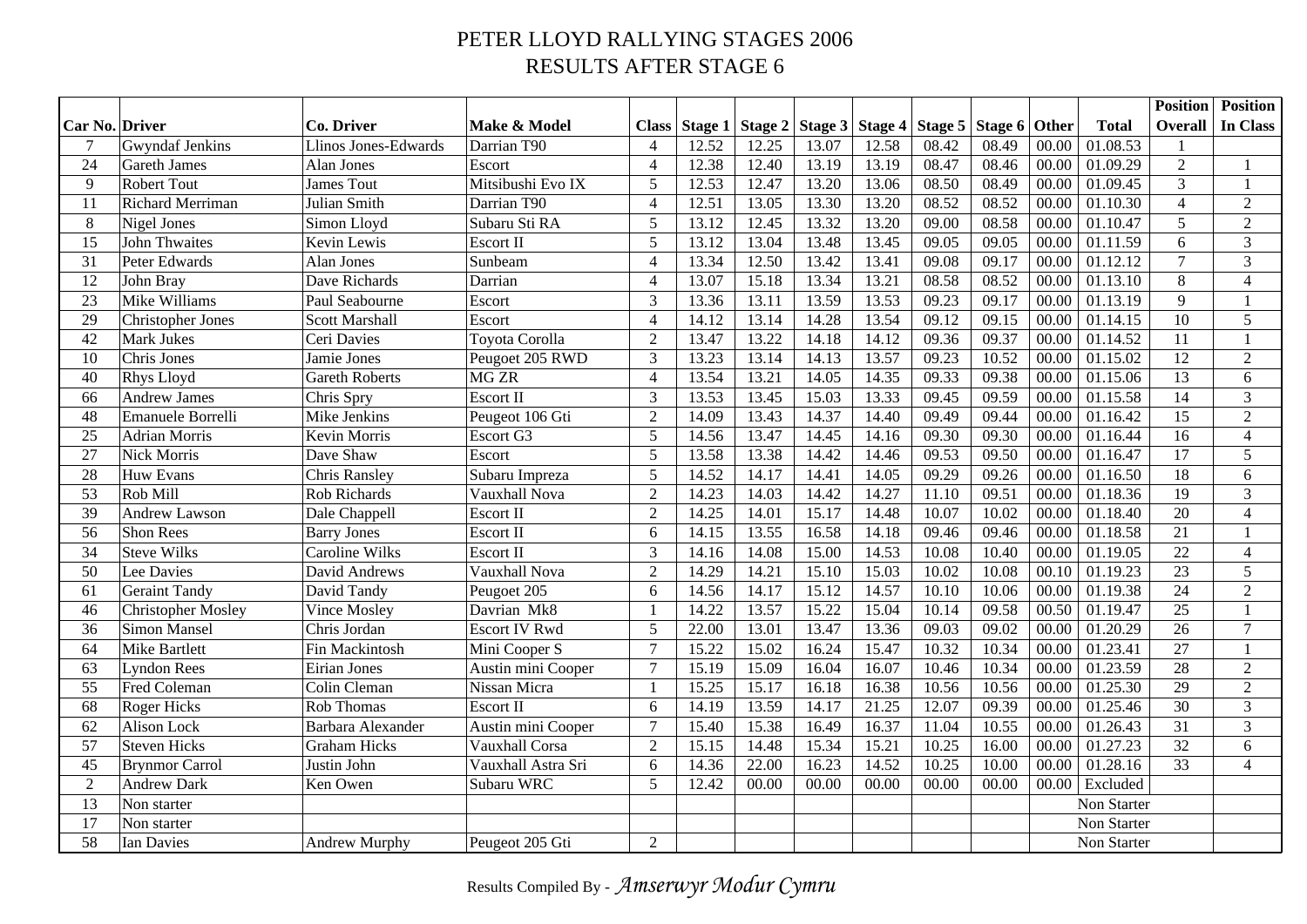## PETER LLOYD RALLYING STAGES 2006 RESULTS AFTER STAGE 6

|                       |                          |                         |                        |                |         |       |       |                                                         |        |       |       |              | <b>Position</b> | <b>Position</b> |
|-----------------------|--------------------------|-------------------------|------------------------|----------------|---------|-------|-------|---------------------------------------------------------|--------|-------|-------|--------------|-----------------|-----------------|
| <b>Car No. Driver</b> |                          | Co. Driver              | Make & Model           | <b>Class</b>   | Stage 1 |       |       | Stage 2   Stage 3   Stage 4   Stage 5   Stage 6   Other |        |       |       | <b>Total</b> | Overall         | <b>In Class</b> |
| 14                    | <b>Richard Upton</b>     | Paul Bareham            | Sierra Cosworth 3D     | 5              | 13.18   | 12.51 | 13.45 | 13.41                                                   | O.T.L. | 00.00 | 00.00 | <b>OTL</b>   |                 |                 |
| 19                    | Peter Hancock            | Neil Griffiths          | Subaru Legacy          | 5              | 14.52   | 13.10 | 15.27 | 00.00                                                   | 00.00  | 00.00 | 00.00 | <b>OTL</b>   |                 |                 |
| $\mathbf{1}$          | Peter Lloyd              | <b>Graham Handley</b>   | Subaru WRC S7          | 5              | 12.28   | 00.00 | 00.00 | 00.00                                                   | 00.00  | 00.00 | 00.00 | Retired      |                 |                 |
| 3                     | Mark Soloway             | Phil Rogers             | Escort RS 1600         | $\overline{4}$ | 13.05   | 17.26 | 13.49 | 00.00                                                   | 00.00  | 00.00 | 00.00 | Retired      |                 |                 |
| $\overline{4}$        | Nigel Gibbard            | Darren Mansel           | Darrian T90            | $\overline{4}$ | 12.44   | 00.00 | 00.00 | 00.00                                                   | 00.00  | 00.00 | 00.00 | Retired      |                 |                 |
| $\mathfrak{S}$        | Gary Le Coadou           | Lowri James             | Toyota Celica GT4      | 5              | 13.04   | 12.42 | 13.29 | 14.43                                                   | 00.00  | 00.00 | 00.00 | Retired      |                 |                 |
| 6                     | <b>Nigel Mummery</b>     | Simon Anthony           | <b>Escort Cosworth</b> | 5              | 13.21   | 13.03 | 00.00 | 00.00                                                   | 00.00  | 00.00 | 00.00 | Retired      |                 |                 |
| 16                    | Manfred Kampschulte      | Paul Jenkins            | Escort RS 1600         | $\overline{4}$ | 13.18   | 12.59 | 13.44 | 00.00                                                   | 00.00  | 00.00 | 00.00 | Retired      |                 |                 |
| 18                    | Gary Morgan              | Deian Phillips          | Subaru Impreza         | 5              | 14.53   | 14.32 | 00.00 | 00.00                                                   | 00.00  | 00.00 | 00.00 | Retired      |                 |                 |
| 20                    | <b>Robert Davies</b>     | Alex Reynolds           | Subaru Impreza WRC     | 5              | 13.20   | 00.00 | 00.00 | 00.00                                                   | 00.00  | 00.00 | 00.00 | Retired      |                 |                 |
| 21                    | Steven "Spud" Davies     | Terry Brown             | Escort II              | 5              | 00.00   | 00.00 | 00.00 | 00.00                                                   | 00.00  | 00.00 | 00.00 | Retired      |                 |                 |
| 22                    | Huw Beynon               | Ken Gibbard             | Nova                   | $\mathbf{1}$   | 13.15   | 12.56 | 00.00 | 00.00                                                   | 00.00  | 00.00 | 00.00 | Retired      |                 |                 |
| 26                    | <b>Brian</b> Lee         | <b>Neil Davies</b>      | Peugoet 205 Abusa      | $\mathbf{1}$   | 13.06   | 12.47 | 13.50 | 13.58                                                   | 00.00  | 00.00 | 00.00 | Retired      |                 |                 |
| 30                    | <b>Christian Howells</b> | <b>Howard Penry</b>     | Peugoet 205            | $\overline{2}$ | 00.00   | 00.00 | 00.00 | 00.00                                                   | 00.00  | 00.00 | 00.00 | Retired      |                 |                 |
| 32                    | Nick Wilson              | Chrsi Bowen             | Escort II              | 6              | 13.43   | 13.18 | 14.11 | 13.53                                                   | 00.00  | 00.00 | 00.00 | Retired      |                 |                 |
| 33                    | Craig Golder             | <b>Tim James</b>        | <b>BMW 325</b>         | 5              | 14.42   | 14.24 | 15.21 | 16.14                                                   | 00.00  | 00.00 | 00.00 | Retired      |                 |                 |
| 35                    | Clive Mapp               | David Mapp              | Escort I               | $\overline{4}$ | 13.40   | 13.35 | 14.17 | 14.16                                                   | 09.34  | 00.00 | 00.00 | Retired      |                 |                 |
| 37                    | <b>Glyn Cartwright</b>   | Sue Nicholls            | Escort II              | 4              | 13.50   | 13.33 | 14.33 | 00.00                                                   | 00.00  | 00.00 | 00.00 | Retired      |                 |                 |
| 38                    | <b>Guy Hancock</b>       | Anton Du Croq Slip      | Peugeot 205 Gti        | 3              | 14.01   | 14.07 | 14.52 | 00.00                                                   | 00.00  | 00.00 | 00.00 | Retired      |                 |                 |
| 41                    | <b>Jason Pritchard</b>   | <b>Martin Jones</b>     | Peugoet 106 Maxi       | $\overline{2}$ | 13.29   | 12.56 | 13.37 | 14.04                                                   | 00.00  | 00.00 | 00.00 | Retired      |                 |                 |
| 43                    | Huw James                | Wyn Mathias             | Vauxhall Astra         | 6              | 14.26   | 14.07 | 15.00 | 00.00                                                   | 00.00  | 00.00 | 00.00 | Retired      |                 |                 |
| 44                    | Neil Watts               | Rees William            | Austin mini Cooper     | 7              | 17.26   | 00.00 | 00.00 | 00.00                                                   | 00.00  | 00.00 | 00.00 | Retired      |                 |                 |
| 47                    | David White              | Tony Reed               | Peugeot 205 RWD        | $\mathbf{1}$   | 19.14   | 00.00 | 00.00 | 00.00                                                   | 00.00  | 00.00 | 00.00 | Retired      |                 |                 |
| 49                    | Eurig Howells            | Delyth Brown            | <b>Talbot Sunbeam</b>  | $\overline{2}$ | 14.42   | 00.00 | 00.00 | 00.00                                                   | 00.00  | 00.00 | 00.00 | Retired      |                 |                 |
| 51                    | <b>Hefin Evans</b>       | Philips Evans           | Escort II              | 3              | 14.21   | 00.00 | 00.00 | 00.00                                                   | 00.00  | 00.00 | 00.00 | Retired      |                 |                 |
| 52                    | Leighton Smith           | <b>Ian Meakin</b>       | Peugeot 205 Gti        | 3              | 14.33   | 14.13 | 00.00 | 00.00                                                   | 00.00  | 00.00 | 00.00 | Retired      |                 |                 |
| 54                    | Luke Matthews            | Hefin West              | Escort II              | 3              | 15.27   | 15.07 | 16.01 | 00.00                                                   | 10.14  | 00.00 | 00.00 | Retired      |                 |                 |
| 59                    | Mark Jones               | <b>Shaun Davies</b>     | Escort                 | 6              | 14.42   | 14.34 | 17.19 | 15.28                                                   | 11.01  | 00.00 | 00.00 | Retired      |                 |                 |
| 60                    | Anwen lloyd              | <b>Gwenceira Davies</b> | Peugeot 205            | $\mathbf{1}$   | 16.38   | 00.00 | 00.00 | 00.00                                                   | 12.19  | 00.00 | 00.00 | Retired      |                 |                 |
| 65                    | Andy Ducroq              | <b>Gareth Davies</b>    | Vauxhall Nova          | $\overline{2}$ | 00.00   | 00.00 | 00.00 | 00.00                                                   | 00.00  | 00.00 | 00.00 | Retired      |                 |                 |
| 67                    | Sara Williams            | Jonathan Williams       | Rover 216 Gti          | $\overline{2}$ | 16.32   | 17.01 | 15.57 | 15.59                                                   | 00.00  | 00.00 | 00.00 | Retired      |                 |                 |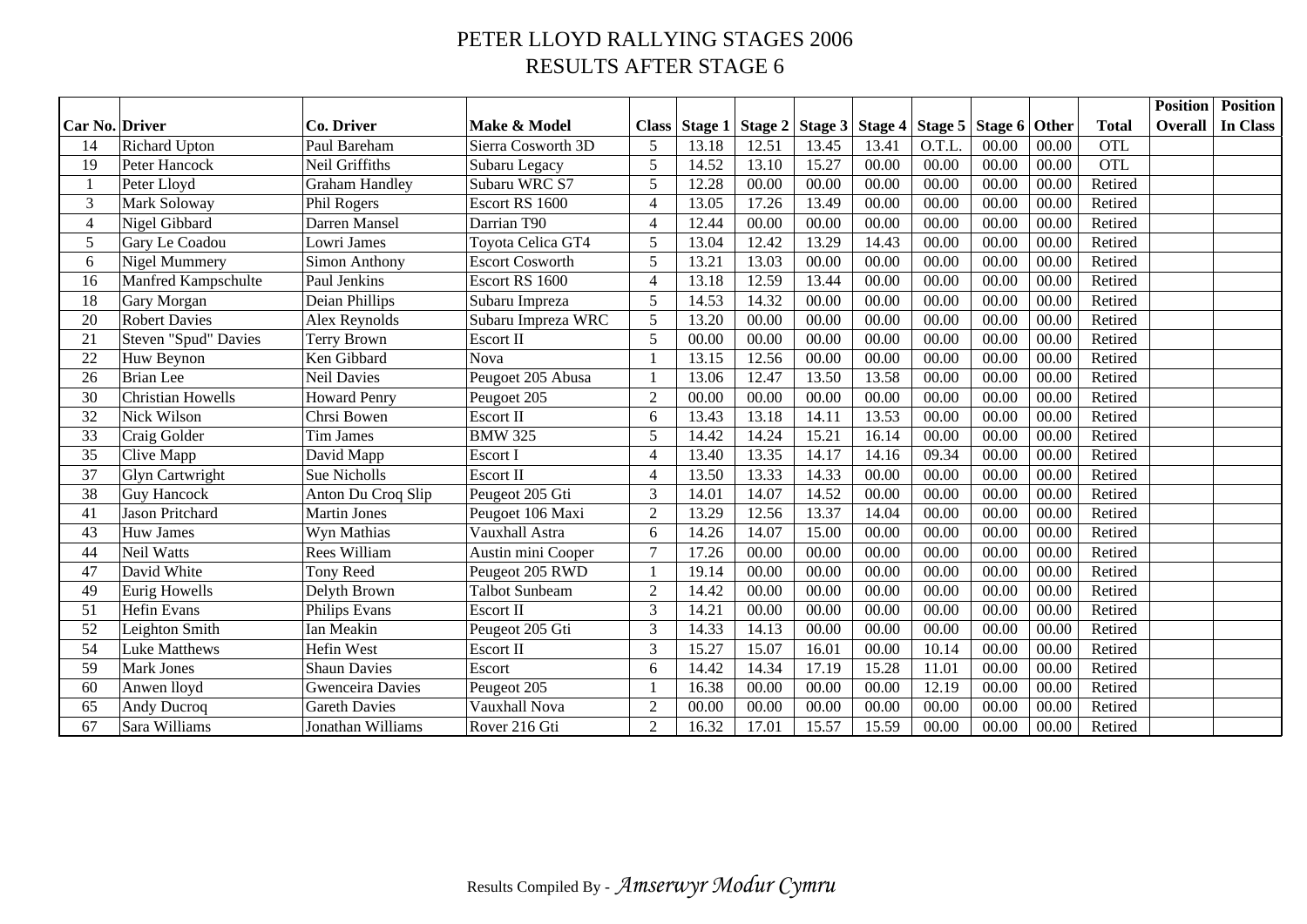| ENTRANT/SPONSOR<br>Peter Lloyd<br>$\mathbf{1}$<br>$\boldsymbol{2}$<br>Andrew Dark | Amman & Dist                              | <b>Graham Handley</b> | Carmarthen          |                        |                        | <b>CLAS CHAMP'SHIPS</b> |
|-----------------------------------------------------------------------------------|-------------------------------------------|-----------------------|---------------------|------------------------|------------------------|-------------------------|
|                                                                                   |                                           |                       |                     | Subaru WRC S7          |                        |                         |
|                                                                                   | Port Talbot                               | Ken Owen              | Dinefwr             | Subaru WRC             | 5                      | NnCc                    |
| $\overline{3}$<br>Historic Rallysport<br>Mark Solloway                            | <b>HRCR</b>                               | Phil Rogers           | Carmarthen          | Escort RS1600          | $\overline{A}$         |                         |
| $\overline{4}$<br>Nigel Gibbard                                                   | Pembrokeshire                             | Darren Mansell        | Pembrokeshire       | Darrian T90            | $\overline{A}$         |                         |
| 5<br>Gary Le Coadou                                                               | Windwhistle                               | Lowri James           | Carmarthen          | Toyota Celica GT4      | 5                      | M                       |
| $\sqrt{6}$<br>Nigel Mummery                                                       | Sevenoaks/FOD                             | Simon Anthony         | Port Talbot         | <b>Escort Cosworth</b> | 5                      |                         |
| 7                                                                                 | Gwyndaf Jenkins<br>Tregaron               | Llinos Jones-Edwards  | Aberystwyth & Dist  | Darrian T90            | $\Delta$               | M                       |
| 8<br>Nigel Jones                                                                  | Gwendraeth Valley                         | Simon Lloyd           | Gwendraeth Valley   | Subaru Sti RA          | 5                      |                         |
| 9<br>Robert Tout                                                                  | Amman & Dist                              | James Tout            | Amman & Dist        | Mitsibushi Evo IX      | 5                      |                         |
| 10<br>Chris Jones                                                                 | Amman & Dist                              | Jamie Jones           | Amman & Dist        | Peugeot 205 RWD        | 3                      | Cc                      |
| 11                                                                                | Richard Merriman<br>Griffin               | Julian Smith          | Griffin             | Darrian T90            | $\overline{4}$         | CN                      |
| 12<br>John Bray                                                                   | Aberystwyth                               | Dave Richards         | Aberystwyth         | Darrian                | $\boldsymbol{\Lambda}$ | Cc                      |
| 13                                                                                |                                           |                       |                     |                        |                        |                         |
| 14<br>Richard Upton                                                               | Thame MSC                                 | Paul Bareham          | Thame MSC           | Sierra Cosworth 3Dr    | 5                      |                         |
| John Thwaites<br>15                                                               | Pembrokeshire                             | Kevin Lewis           | Gwendraeth Valley   | Escort II              | 5                      |                         |
| Historic Rallysport<br>16                                                         | Manfred Kampshchulte Gwendraeth           | Paul Jenkins          | Gwendraeth          | Escort RS1600          | $\overline{A}$         |                         |
| 17                                                                                |                                           |                       |                     |                        |                        |                         |
| 18<br>Gary Morgan                                                                 | <b>Bridgend</b>                           | Deian Phillips        | Bridgend            | Subaru Impreza         | 5                      |                         |
| 19<br>Peter Hancock                                                               | <b>Welsh Counties</b>                     | Neil Griffiths        | <b>Teify Valley</b> | Subaru Legacy          | 5                      |                         |
| 20<br><b>Robert Davies</b>                                                        | Blackwood & Dist                          | Alex Reynolds         | <b>CSMA</b>         | Subaru Impreza WRX     | 5                      |                         |
| 21                                                                                | Steven "Spud" Davies<br>Gwendraeth Valley | Terry Brown           | Gwendraeth Valley   | Escort II              | 5                      |                         |
| 22<br>Huw Beynon                                                                  | Carmarthen                                | Ken Gibbard           | Carmarthen          | Nova                   | $\overline{1}$         |                         |
| 23<br>Mike Williams                                                               | Amman & District                          | Paul Seabourne        | Gwendraeth Valley   | Escort                 | 3                      | Cc                      |
| 24<br>Gareth James                                                                | Pembrokeshire                             | Alan Jones            | Pembrokeshire       | Escort                 | $\Delta$               |                         |
| 25<br><b>Adrian Morris</b>                                                        | Hereford                                  | Kevin Morris          | Hereford            | Escort G3              | 5                      |                         |
| 26<br><b>Brian</b> Lee                                                            | Epynt                                     | <b>Neil Davies</b>    | Pembrokeshire       | Peugeot 205 Abusa      | $\mathbf{1}$           |                         |
| 27<br>Nick Morris                                                                 | Herefordshire                             | Dave Shaw             | Herefordshire       | Escort                 | 5                      | Cc                      |
| 28<br>Huw Evans                                                                   | Carmarthen                                | Chris Ransley         | Telford             | Subaru Impreza         | 5                      |                         |
| 29                                                                                | Christopher Jones<br>Carmarthen           | Scott Marshall        | Pembrokeshire       | Escort                 | $\overline{A}$         |                         |
| 30                                                                                | <b>Christian Howells</b><br>Forresters    | <b>Howard Penry</b>   | Epynt               | Peugeot 205            | $\overline{c}$         |                         |
| 31<br>Peter Edwards                                                               | Gwendraeth Valley                         | Alan Jones            | Aberystwyth         | Sunbeam                |                        |                         |
| 32<br>Nick Wilson                                                                 | Blackwood                                 | Chris Bowen           | Blackwood           | Escort II              | 6                      |                         |
| 33                                                                                |                                           | <b>Tim James</b>      |                     | <b>BMW 325</b>         | 5                      |                         |
| Craig Golder<br>34<br><b>Steve Wilks</b>                                          | Epynt<br>Hereford                         | Caroline Wilks        | Epynt<br>Hereford   | Escort II              | $\overline{3}$         | $\mathbf n$<br>M        |
|                                                                                   |                                           |                       |                     |                        | $\overline{A}$         |                         |
| 35<br>Clive Mapp                                                                  | Hereford                                  | David Mapp            | Hereford            | Escort I               | 5                      |                         |
| 36<br>Simon Mansell                                                               | Pembrokeshire                             | Chris Jordan          | Pembrokeshire       | <b>Escort IV RWD</b>   |                        |                         |
| 37<br>Glyn Cartwright                                                             | Epynt                                     | Sue Nicholls          | Epynt               | Escort II              | $\overline{4}$         | M                       |
| 38<br><b>Guy Hancock</b>                                                          | Bridgend                                  | Anton Du Croq Slip    | Bridgend            | Peugeot 205 Gti        | 3                      |                         |
| 39<br>Andrew Lawson                                                               | Port Talbot                               | Dale Chappell         | Port Talbot         | Escort II              | $\overline{c}$         |                         |
| 40<br>M3 Motorsport<br>Rhys Lloyd                                                 | Carmarthen                                | <b>Gareth Robrts</b>  | Carmarthen/TVMC     | MG ZR                  | $\overline{A}$         |                         |
| Jason Pritchard<br>41                                                             | Brecon                                    | Paul Williams         | Gwendraeth Valley   | Peugeot 106 Maxi       | $\overline{2}$         |                         |
| 42<br>Mark Jukes                                                                  | Teifi Valley                              | Ceri Davies           | Teifi Valley        | Toyota Corolla         | $\overline{2}$         | M                       |
| 43<br>Huw James                                                                   | Teifi Valley                              | Wyn Mathias           | Teifi Valley        | Vauxhall Astra         | 6                      |                         |
| 44<br>Neil Watts                                                                  | Pembrokeshire                             | Will Rees             | Carmarthen          | Austin Mini Cooper S   | $7\phantom{.0}$        |                         |
| 45<br><b>Brynmor Carrol</b>                                                       | Aberystwyth                               | Justin John           | Aberystwyth         | Vauxhall Astra Sri     | 6                      | ${\bf C}$               |
| 46                                                                                | <b>Christopher Mosley</b><br>Ammanford    | Vince Mosley          | Amman & Dist        | Davrian Mk8            |                        |                         |
| David White<br>47                                                                 | Forresters                                | Tony Reed             | Forresters          | Peugeot 205 RWD        |                        |                         |
| 48                                                                                | Emanuele Borrelli<br>Port Talbot          | Mike Jenkins          | Port Talbot         | Peugeot 106Gti         | $\overline{c}$         | ${\rm CN}$              |
| 49<br>Eurig Howells                                                               | <b>Teify Valley</b>                       | Delyth Brown          | <b>Teify Valley</b> | Talbot Sunbeam         | $\overline{c}$         | M                       |
| 50<br>Lee Davies                                                                  | Forresters                                | David Andrews         | Forresters          | Vauxhall Nova          | $\overline{2}$         |                         |
| 51<br>Hefin Evans                                                                 | Aberystwyth                               | <b>Philip Evans</b>   | Aberystwyth         | Escort II              | $\overline{3}$         |                         |
| 52<br>Leighton Smith                                                              | Bridgend                                  | Ian Meakin            | HRCR/Bridgend       | Peugeot 205 Gti        | $\mathcal{R}$          |                         |
| 53<br>Rob Mill                                                                    | Herefordshire                             | Rob Richards          | Forresters          | Vauxhall Nova          | $\overline{2}$         | $\mathbf C$             |
| 54<br>Luke Matthews                                                               | Tregaron                                  | Hefin West            | Aberystwyh          | Escort II              | 3                      |                         |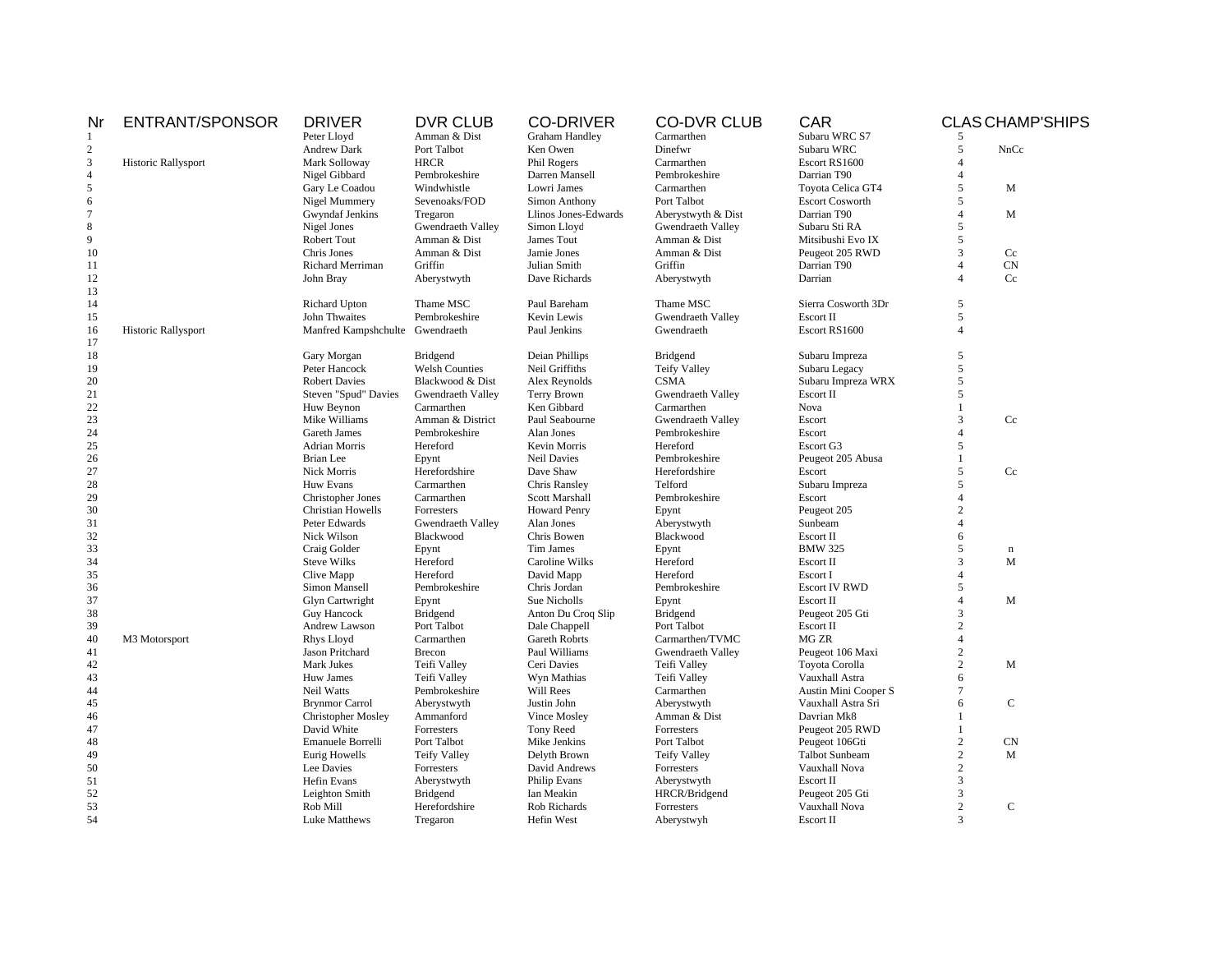| 55 |                     | Fred Coleman         | Bridgend              | Colin Cleman         | Bridgend              | Nissan Micra       |              | Cc  |
|----|---------------------|----------------------|-----------------------|----------------------|-----------------------|--------------------|--------------|-----|
| 56 |                     | Shon Rees            | Teify Valley          | <b>Barry Jones</b>   | Llandvsul             | Escort II          | <sub>0</sub> |     |
| 57 |                     | <b>Steven Hicks</b>  | Teify Valley          | <b>Graham Hicks</b>  | <b>Teify Valley</b>   | Vauxhall Corsa     |              |     |
| 58 |                     |                      |                       |                      |                       |                    |              |     |
| 59 |                     | Mark Jones           | Ecurie Cymraeg        | <b>Shaun Davies</b>  | Ecurie Cymraeg        | Escort             | <sub>0</sub> |     |
| 60 |                     | Anwen Llovd          | Tregaron & Dist       | Gweneira Davies      | Tregaron & Dist       | Peugeot 205        |              | CcM |
| 61 |                     | <b>Geraint Tandy</b> | Carmarthen            | David Tandy          | Carmarthen            | Peugeot 205        | o            |     |
| 62 |                     | Alison Lock          | Windwhistle           | Barbara Alexander    | <b>HRCR</b>           | Austin Mini Cooper |              | HM  |
| 63 |                     | <b>Lyndon Rees</b>   | Carmarthen            | Eirian Jones         | Swansea               | Austin Mini Cooper |              |     |
| 64 |                     | Mike Bartlett        | <b>HRCR</b>           | Fin Mackintosh       | <b>HRCR</b>           | Mini Cooper S      |              | Hh  |
| 65 |                     | Andy Ducroq          | <b>Welsh Counties</b> | <b>Gareth Davies</b> | <b>Welsh Counties</b> | Vauxhall Nova      |              |     |
| 66 |                     | Andrew James         | Blackwood & Dist      | Chris Spry           | Epynt                 | Escort I           |              |     |
| 67 |                     | Sara Williams        | Brecon                | Jonathan Williams    | Brecon                | Rover 216 Gti      |              | M   |
| 68 | Mosley Rolling Road | Roger Hicks          | Teifi Vallev          | Rob Thomas           | Pembrokeshire         | Escort II          | <sub>0</sub> |     |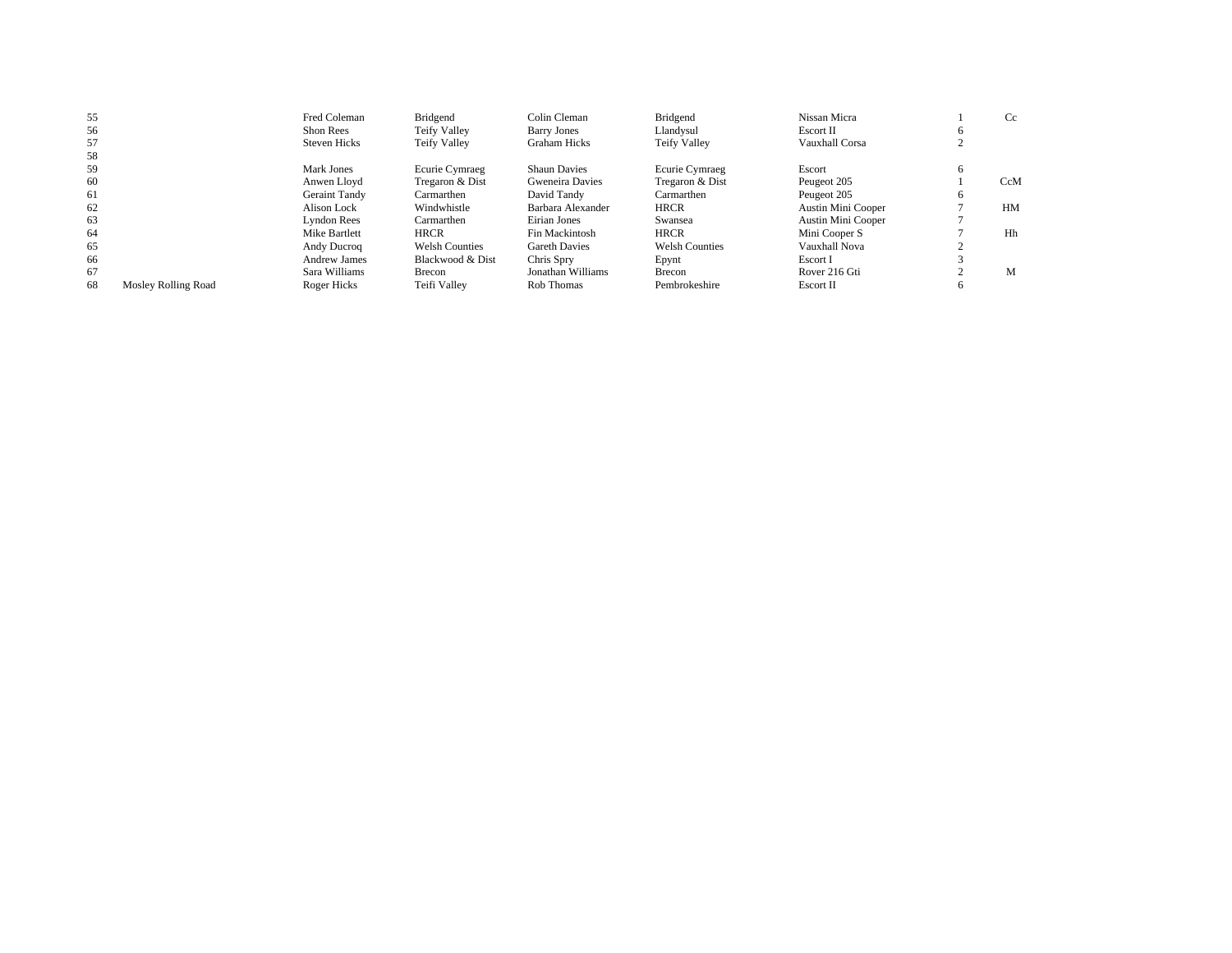## PETER LLOYD RALLYING STAGES 2006 FINAL RESULTS BY CLASS

|                |                           |                                  |                      |              | <b>Position</b> | <b>Position In</b>       |                  |
|----------------|---------------------------|----------------------------------|----------------------|--------------|-----------------|--------------------------|------------------|
| Car No. Driver |                           | Co. Driver                       | Make & Model         | <b>Total</b> | <b>Overall</b>  | <b>Class</b>             | <b>Class</b>     |
| 46             | <b>Christopher Mosley</b> | Vince Mosley                     | Davrian Mk8          | 01.19.47     | 25              | 1                        |                  |
| 55             | Fred Coleman              | Colin Cleman                     | Nissan Micra         | 01.25.30     | 29              | 2                        | 1                |
|                |                           |                                  |                      |              |                 |                          |                  |
|                |                           |                                  |                      |              | <b>Position</b> | <b>Position In</b>       |                  |
| Car No. Driver |                           | Co. Driver                       | Make & Model         | <b>Total</b> | Overall         | <b>Class</b>             | <b>Class</b>     |
| 42             | <b>Mark Jukes</b>         | Ceri Davies                      | Toyota Corolla       | 01.14.52     | 11              | 1                        | $\overline{2}$   |
| 48             | Emanuele Borrelli         | Mike Jenkins                     | Peugeot 106 Gti      | 01.16.42     | 15              | $\overline{c}$           | $\overline{c}$   |
| 53             | Rob Mill                  | Rob Richards                     | Vauxhall Nova        | 01.18.36     | 19              | 3                        | $\overline{2}$   |
| 39             | Andrew Lawson             | Dale Chappell                    | <b>Escort II</b>     | 01.18.40     | 20              | 4                        | $\overline{2}$   |
| 50             | Lee Davies                | David Andrews                    | Vauxhall Nova        | 01.19.23     | 23              | 5                        | $\overline{2}$   |
| 57             | <b>Steven Hicks</b>       | <b>Graham Hicks</b>              | Vauxhall Corsa       | 01.27.23     | 32              | 6                        | $\overline{2}$   |
|                |                           |                                  |                      |              |                 |                          |                  |
|                |                           |                                  |                      |              | <b>Position</b> | <b>Position In</b>       |                  |
| Car No. Driver |                           | Co. Driver                       | Make & Model         | <b>Total</b> | <b>Overall</b>  | <b>Class</b>             | <b>Class</b>     |
| 23             | Mike Williams             | Paul Seabourne                   | Escort               | 01.13.19     | 9               | 1                        | 3                |
| 10             | Chris Jones               | Jamie Jones                      | Peugoet 205 RWD      | 01.15.02     | 12              | 2                        | 3                |
| 66             | <b>Andrew James</b>       | Chris Spry                       | Escort II            | 01.15.58     | 14              | 3                        | 3                |
| 34             | <b>Steve Wilks</b>        | <b>Caroline Wilks</b>            | Escort II            | 01.19.05     | 22              | 4                        | 3                |
|                |                           |                                  |                      |              |                 |                          |                  |
|                |                           |                                  |                      |              | <b>Position</b> | <b>Position In</b>       |                  |
| Car No. Driver |                           | Co. Driver                       | Make & Model         | <b>Total</b> | <b>Overall</b>  | <b>Class</b>             | <b>Class</b>     |
| 7              | Gwyndaf Jenkins           | Llinos Jones-Edwards Darrian T90 |                      | 01.08.53     | 1               |                          | $\overline{4}$   |
| 24             | <b>Gareth James</b>       | Alan Jones                       | Escort               | 01.09.29     | $\overline{c}$  | $\mathbf{1}$             | $\overline{4}$   |
| 11             | Richard Merriman          | Julian Smith                     | Darrian T90          | 01.10.30     | 4               | $\mathfrak{2}$           | $\overline{4}$   |
| 31             | Peter Edwards             | Alan Jones                       | Sunbeam              | 01.12.12     | 7               | 3                        | $\overline{4}$   |
| 12             | John Bray                 | Dave Richards                    | Darrian              | 01.13.10     | 8               | 4                        | $\overline{4}$   |
| 29             | <b>Christopher Jones</b>  | <b>Scott Marshall</b>            | Escort               | 01.14.15     | 10              | 5                        | $\overline{4}$   |
| 40             | Rhys Lloyd                | <b>Gareth Roberts</b>            | MG <sub>ZR</sub>     | 01.15.06     | 13              | 6                        | $\overline{4}$   |
|                |                           |                                  |                      |              | <b>Position</b> | <b>Position In</b>       |                  |
| Car No. Driver |                           | Co. Driver                       | Make & Model         | <b>Total</b> | <b>Overall</b>  | <b>Class</b>             | <b>Class</b>     |
| 9              | Robert Tout               | James Tout                       | Mitsibushi Evo IX    | 01.09.45     | 3               | 1                        | 5                |
| 8              | Nigel Jones               | Simon Lloyd                      | Subaru Sti RA        | 01.10.47     | 5               | $\overline{c}$           | 5                |
|                | 15 John Thwaites          | Kevin Lewis                      | Escort II            | 01.11.59     | 6               | 3                        | $\overline{5}$   |
| 25             | <b>Adrian Morris</b>      | Kevin Morris                     | Escort G3            | 01.16.44     | 16              | $\overline{\mathcal{A}}$ | 5                |
| 27             | <b>Nick Morris</b>        | Dave Shaw                        | Escort               | 01.16.47     | 17              | 5                        | 5                |
| 28             | Huw Evans                 | <b>Chris Ransley</b>             | Subaru Impreza       | 01.16.50     | 18              | 6                        | 5                |
| 36             | Simon Mansel              | Chris Jordan                     | <b>Escort IV Rwd</b> | 01.20.29     | 26              | 7                        | $\overline{5}$   |
|                |                           |                                  |                      |              |                 |                          |                  |
|                |                           |                                  |                      |              | <b>Position</b> | <b>Position In</b>       |                  |
| Car No. Driver |                           | Co. Driver                       | Make & Model         | <b>Total</b> | <b>Overall</b>  | <b>Class</b>             | <b>Class</b>     |
| 56             | Shon Rees                 | <b>Barry Jones</b>               | Escort II            | 01.18.58     | 21              | 1                        | 6                |
| 61             | Gerain Tandy              | David Tandy                      | Peugoet 205          | 01.19.38     | 24              | 2                        | 6                |
| 68             | <b>Roger Hicks</b>        | Rob Thomas                       | <b>Escort II</b>     | 01.25.46     | 30              | 3                        | 6                |
| 45             | <b>Brynmor Carrol</b>     | Justin John                      | Vauxhall Astra Sri   | 01.28.16     | 33              | 4                        | 6                |
|                |                           |                                  |                      |              | <b>Position</b> | <b>Position In</b>       |                  |
| Car No. Driver |                           | Co. Driver                       | Make & Model         | <b>Total</b> | <b>Overall</b>  | <b>Class</b>             | <b>Class</b>     |
| 64             | Mike Bartlett             | Fin Mackintosh                   | Mini Cooper S        | 01.23.41     | 27              | 1                        | 7                |
| 63             | <b>Lyndon Rees</b>        | Eirian Jones                     | Austin mini Cooper   | 01.23.59     | 28              | 2                        | 7                |
| 62             | Alison Lock               | Babara Alexander                 | Austin mini Cooper   | 01.26.43     | 31              | 3                        | $\boldsymbol{7}$ |